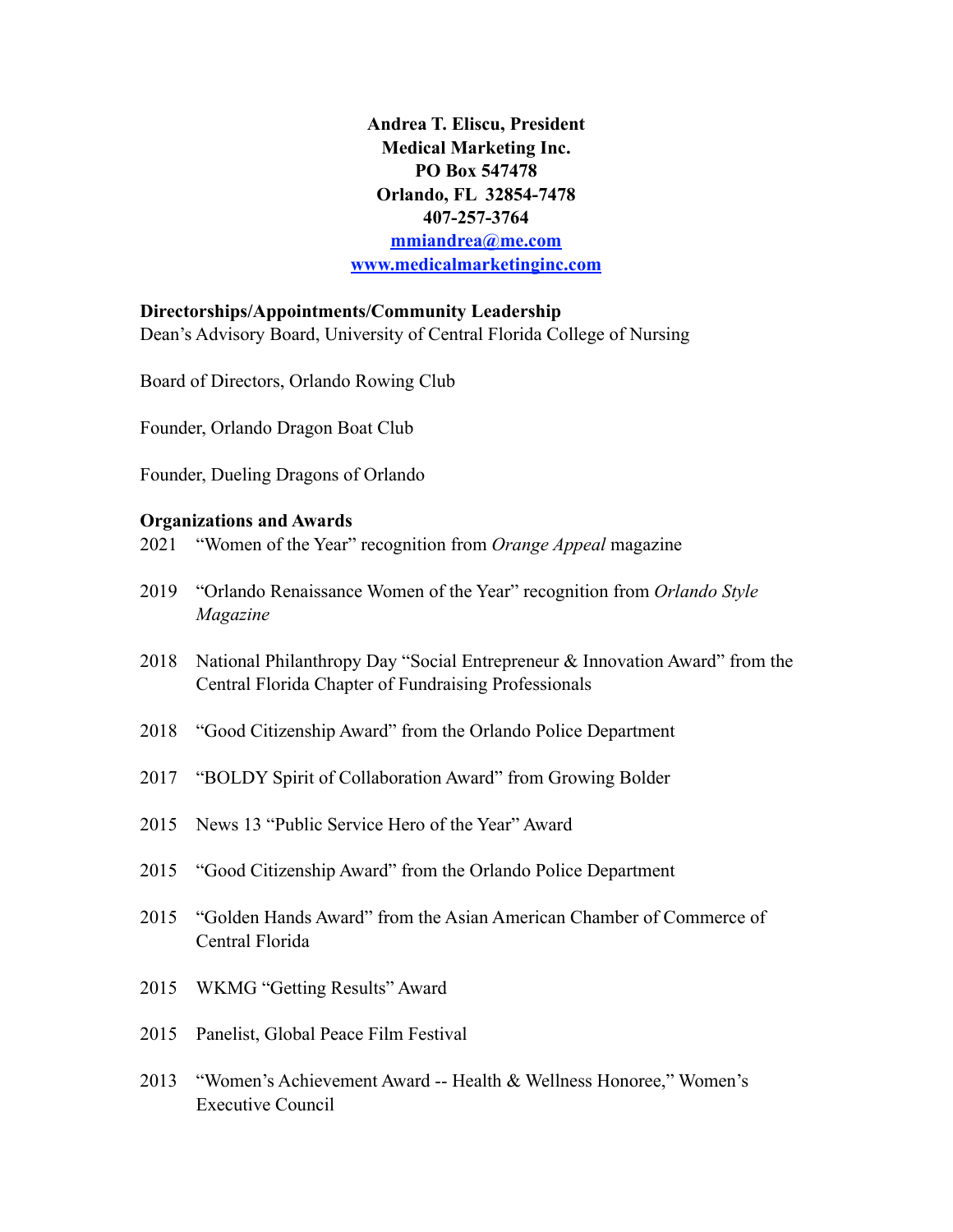- 2013 "Good Citizenship Award" from the Orlando Police Department
- 2012 "Good Citizenship Award" from the Orlando Police Department
- 2011 "Outstanding Volunteer Fundraiser" Award on National Philanthropy Day from the Central Florida Chapter of the Association of Fundraising Professionals
- 2011 "Women of Distinction" Award in Health and Wellness from the Girl Scouts of Citrus Council
- 2007 Finalist in *Orlando Business Journal*, "Women Who Mean Business Award" in the Business Owner of the Year Category.
- 1998 Top 25 Women Who Mean Business, *Orlando Business Journal*
- 1998. Top 100 Women Owned Businesses, *Orlando Magazine* annual selection
- 1998 Selected for the Top 25 in "Who's Who in Healthcare," *Orlando Business Journal*
- 1994 City of Orlando Ambassador for World Cup Soccer
- 1994 Chairman of Board, Small Business Association of Central Florida, A division of Greater Orlando Chamber of Commerce
- 1993 Presidential Citation for Exemplary Service to the Health Care Marketing Discipline, Academy of Health Services Marketing of the American Marketing Association
- 1991 Academy of Health Services Marketing Program Committee, 12th Annual Symposium on Healthcare Marketing, New Orleans, Louisiana
- 1990 Annual Friend of Medicine Award recipient, Orange County Medical Society
- 1990 Healthcare Chairperson, Goals 2000, Greater Orlando Chamber Community Project
- 1988 "Outstanding Woman in Business for 1986," Women's Executive Council of Downtown Orlando
- 1986 Winner of "Innovation Award," State of Florida, Small Business Association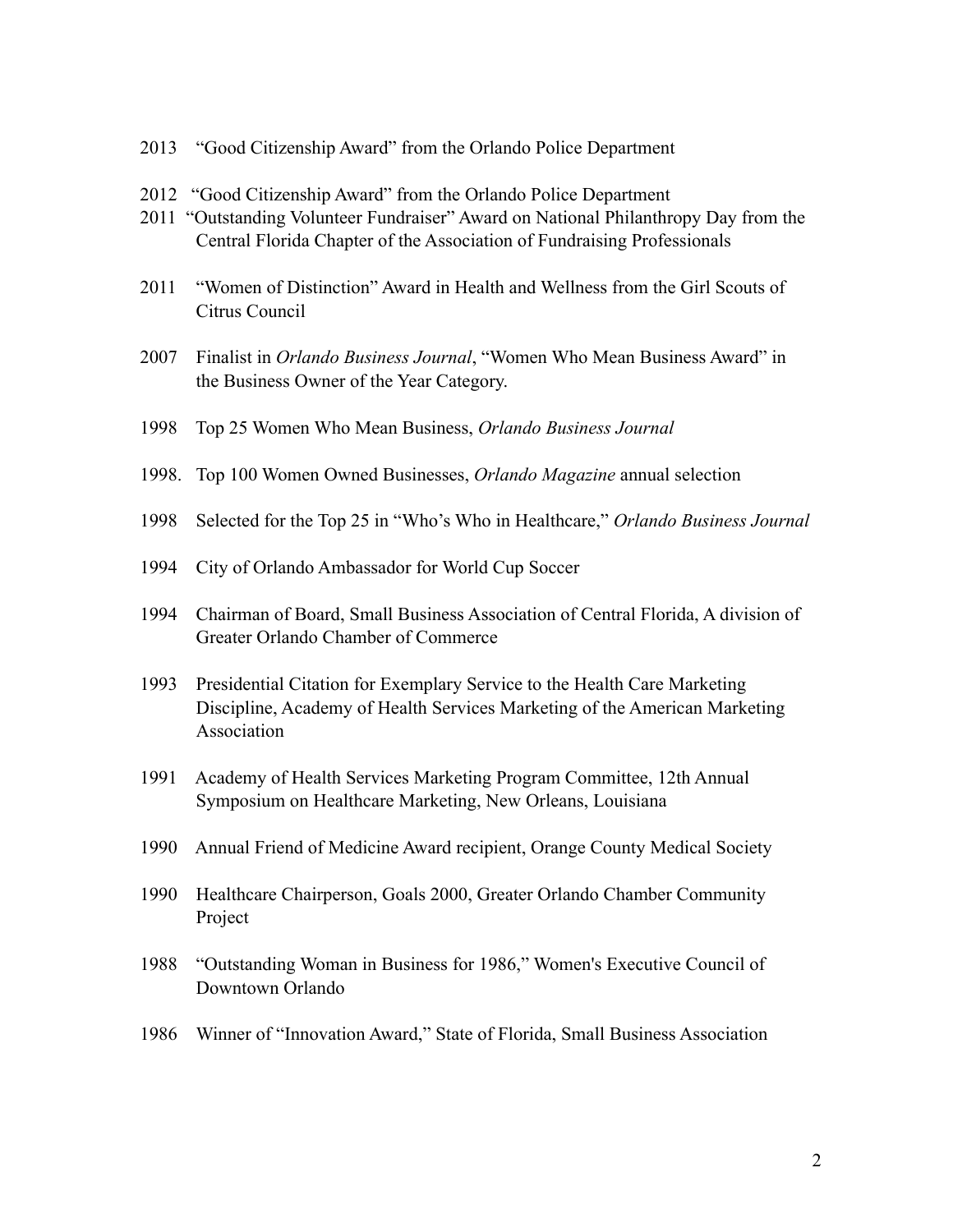## **Past Directorships, Appointments and Community Leadership**

Board of Reference, One Blood

Advisory Board, BB&T Central Florida

Council of Governors, M.D. Anderson Cancer Center Orlando (now UF Health Cancer Center)

Board of Directors, Orlando Ballet

Board of Directors, Cornerstone Hospice

Board of Advisors, College of Health and Public Affairs, University of Central Florida

Board of Directors, Management Corporation Board and Members Council, Florida Chamber of Commerce

Board of Directors, A Gift for Teaching, Orlando, Florida

Board of Directors, Healthy Florida Foundation

Public Relations and Marketing Committee, Medical Group Management Association, Denver, Colorado

Board of Directors, Alliance for Healthcare Strategy and Marketing, Orlando, Florida chapter

Board of Directors, Main Street Software, Sausalito, California

Charter Board Member, College of Health and Professional Services, University of Central Florida, Orlando, Florida

Board of Advisors, Physicians Marketing and Management, a unit of Medical Economics, Atlanta, Georgia

# **Leadership**

Leadership Florida, Class XIV

Charter Member, Advisory Council, Department of Health Services Administration, University of Central Florida for undergraduate and graduate programs

Who's Who in Medicine and Healthcare 1997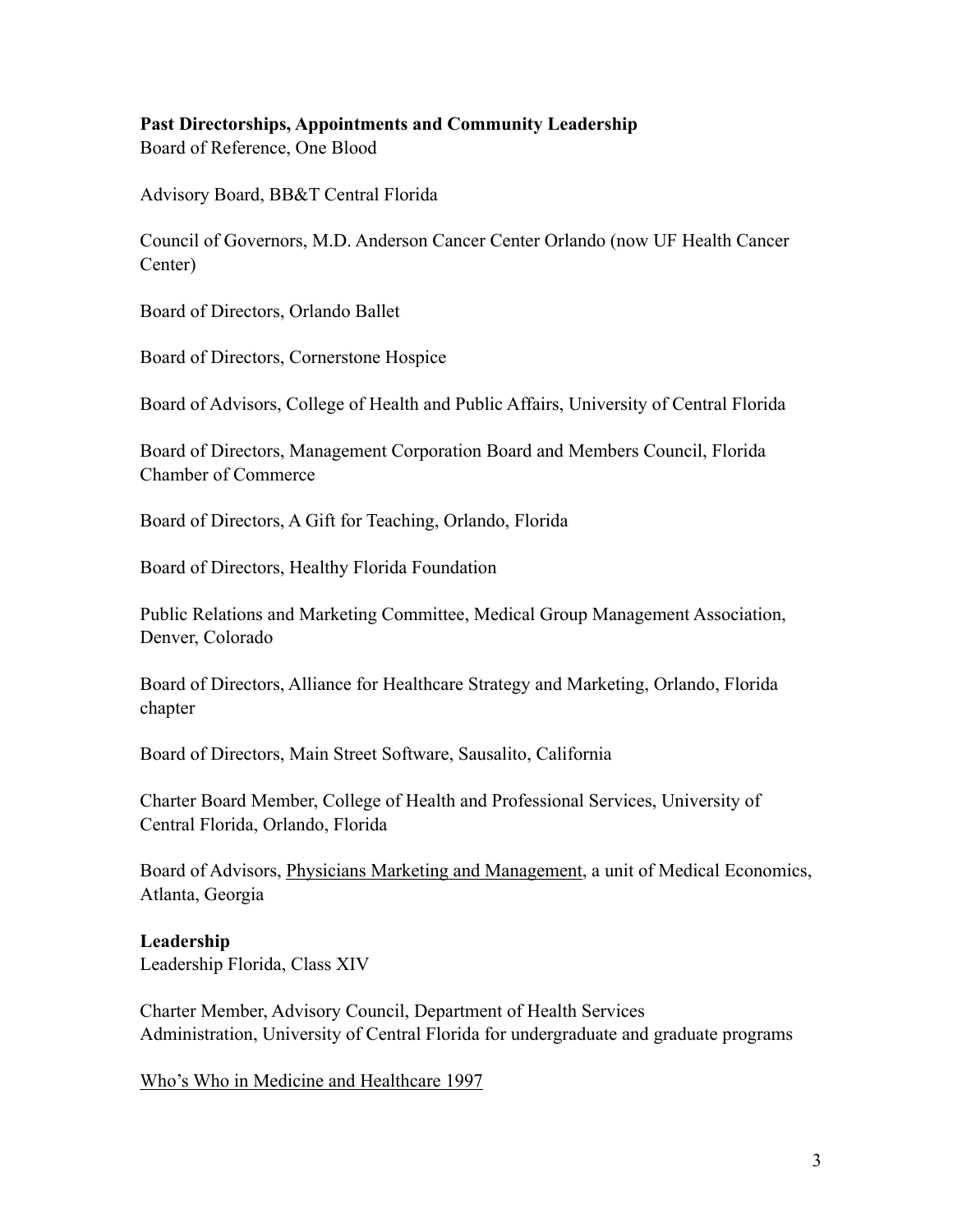## **Education**

Crummer Graduate School of Business Certificate of Completion, The Management Program, 1991

Yale University School of Management, Advanced Management Studies, Executive Program in Healthcare Management, 1988

Bachelor of Science with Honors, Rollins College, 1981 Michael Reese Hospital & Medical Center School of Nursing, 1966

### **Publications and Presentations** *Books*

It's Personal: The Art of Building Your Practice, Published by Medical Group Management Association, Englewood, Colorado, November, 2016

A+ Marketing: Proven Strategies for Success, Published by Medical Group Management Association, Englewood, Colorado, March, 2008

Ready – Set Market!, Published by Medical Group Management Association, Englewood, Colorado, October 1999

Position for Success, Strategic Marketing for Group Practices, published by Medical Group Management Association, Englewood, Colorado, October 1995

# *Audio CD*

"A+ Marketing: Proven Strategies for Success," Medical Group Management Association, Englewood, Colorado, September, 2008

## *Presentations*

"It's Personal: Marketing to Build Your Practice in the Digital Age" Medical Group Management Association (MGMA) Webinar, October 19, 2018

Panelist, "How Can We Impact Our Community?" 7th Annual Orlando Women's Conference, Orlando, FL, April 7, 2017

"Engaging Patients and Building Community to Grow Your Practice," Medical Group Management Association, San Francisco, CA, November 2016

"What is Peace?" Panelist, Global Peace Film Festival, Orlando, FL, October 1, 2015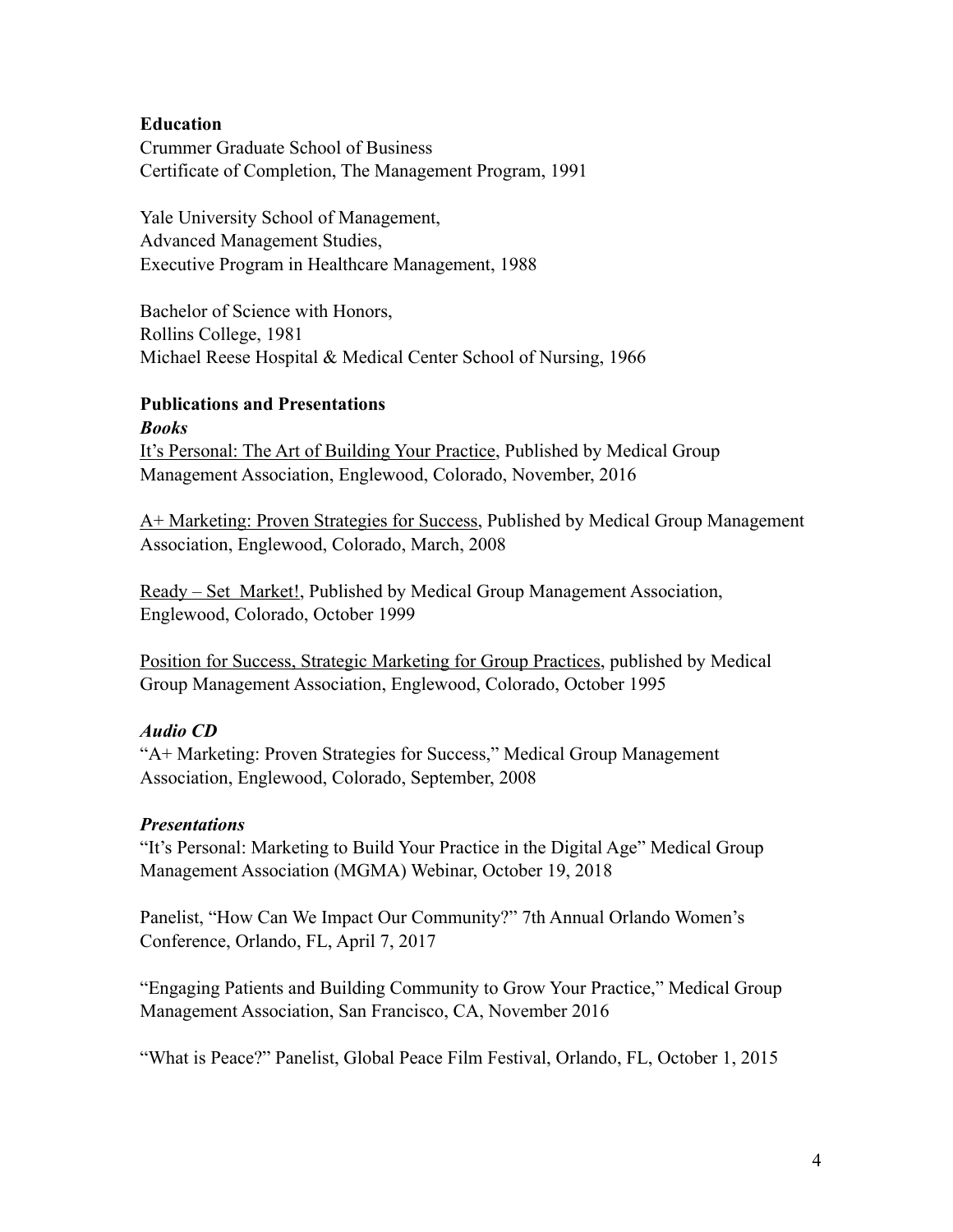"Give and Grow: The Hidden Power of Community," Keynote Speaker, Philanthropic Advisors Council of Central Florida, Winter Park, FL, November 29, 2012

"The Neighborhood Party -- Inviting Social Media Into Orthopaedic Marketing," Medical Group Management Association, Orthopaedic Section, San Antonio, TX, October 2012.

"Communicate Better, Communicate Smarter," American Association of Medical Society Executives, Annual County CEO Meeting, Naples, FL, October, 2012

"Social Media and Marketing," Webinar Speaker, hosted by Intuit, August, 2012

"The Power of a Women's Network in Building Your Business." Keynote speaker, Womens' Executive Exchange, Orlando, FL, August 2012 "Social Media and Marketing," Keynote Speaker, Indiana Orthopaedic Society, Business Executives Meeting, Indianapolis, IN, April 19-21, 2012

"Social Media and Marketing," MGMA 2012 Anesthesia Administration Assembly (AAA) Conference, Scottsdale, AZ, April 15-18, 2012

"Marketing Your Practice Using Social Media," Seminole County Medical Society Luncheon, Longwood, FL, December 20, 2011

"Social Media and the Patient Centered Medical Home," Second Annual Patient Centered Medical Home Conference, presented by MGMA and TransforMed, November 11-13, 2010, Orlando, FL

"Using Social Networking and Social Media to Market Your Medical Practice," Keynote Speaker, 2010 Annual Conference, Louisiana MGMA, July 19, 2010

"Growing Your Practice in a Down Economy," MGMA/Alabama Winter Conference, Birmingham, AL, March 4, 2010

"Using Social Networking and Social Media to Market Your Medical Practice," MGMA/ Alabama Winter Conference, Birmingham, AL, March 3, 2010

"Marketing Your OB/Gyn Practice," MGMA Annual OB/Gyn National Meeting, Las Vegas, NV, May 2009

"The New Rules for Engagement: Keeping Customers for Life," Fourteenth Annual Forum on Customer Based Marketing Strategies, Las Vegas, Nevada, February 2009

"A Look Into The Not-Too-Distant Future," Healthcare Strategic Marketing Conference, Omni Hotel, Orlando, Florida, November 2008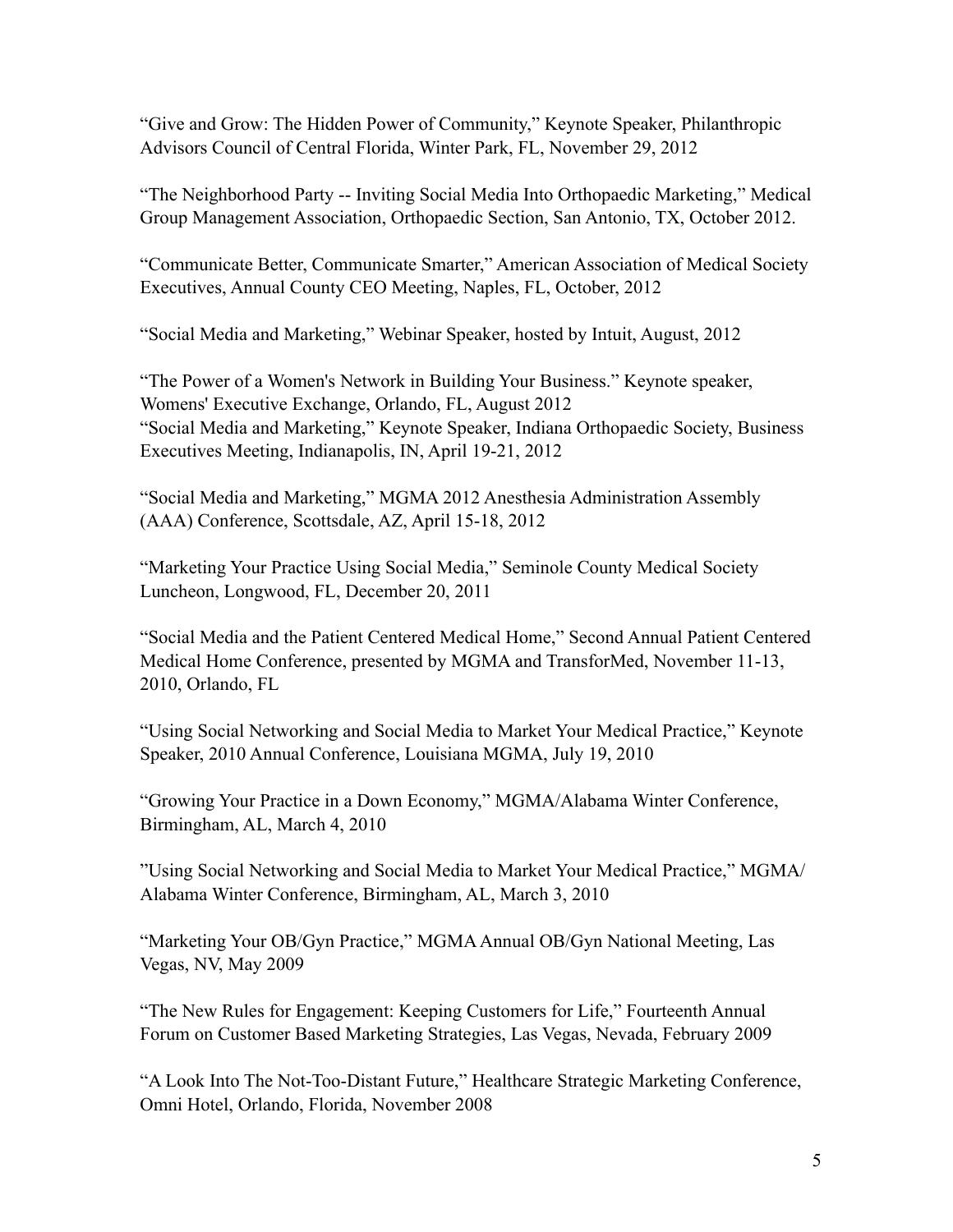"Referring Physicians and Retail Medicine Marketing," HCA Community Hospital, New Port Richey, Florida, October 30, 2008

"A+ Marketing Makeover," MGMA National Meeting, San Diego, California, October 22, 2008

"How Successful Practices Market to Build Volume," HCA Community Hospital, New Port Richey, Florida, September 12, 2008

"Is Your Practice A-OK? Marketing for Maximum Results," Illinois MGMA Annual Meeting, Chicago, Illinois, August 11, 2008

"Is Your Practice A-OK? Marketing for Maximum Results," Dr. P. Phillips Hospital, Orlando, Florida, May 8, 2008

"Healthcare Advertising Dollars – Your Passport to New Revenue," Pennsylvania State Broadcasters Association, Hershey, Pennsylvania, May 5, 2008

"Healthcare Advertising Dollars – Your Passport to New Revenue," New York State Broadcasters Association, Webcast, Albany, New York, April 30, 2008

"A+ Marketing: Proven Strategies to Help Your Practice Stand Out From the Crowd," MGMA Webinar, March 13, 2008

"A+ Marketing: Proven Strategies to Help Your Practice Stand Out From the Crowd," Orange County Medical Society Managers Meeting, Orlando, Florida, March 12, 2008

"Improving Your Marketing," MGMA Orlando Meeting, Orlando, Florida, June 19, 2007

"Improving Your Marketing," MGMA Florida State Meeting, Orlando, Florida, April 26, 2007,

"Marketing Your Practice for Maximum Results," MGMA Alabama State Meeting, Birmingham, Alabama, February 28 – March 2, 2007

"Improving Your Marketing," MGMA Atlanta Meeting, Atlanta, Georgia, November 6, 2007

"Improve Your Ophthal-Marketing," Cornerstones of Great Healthcare Marketing, American Osteopathic Colleges of Ophthalmology and Otolaryngology, 90th Annual Clinical Assembly, Hyatt Regency Grand Cypress, Orlando, Florida, May 2006

"Ready – Set – Market!" OBGA/MGMA, Orlando, Florida, April 2003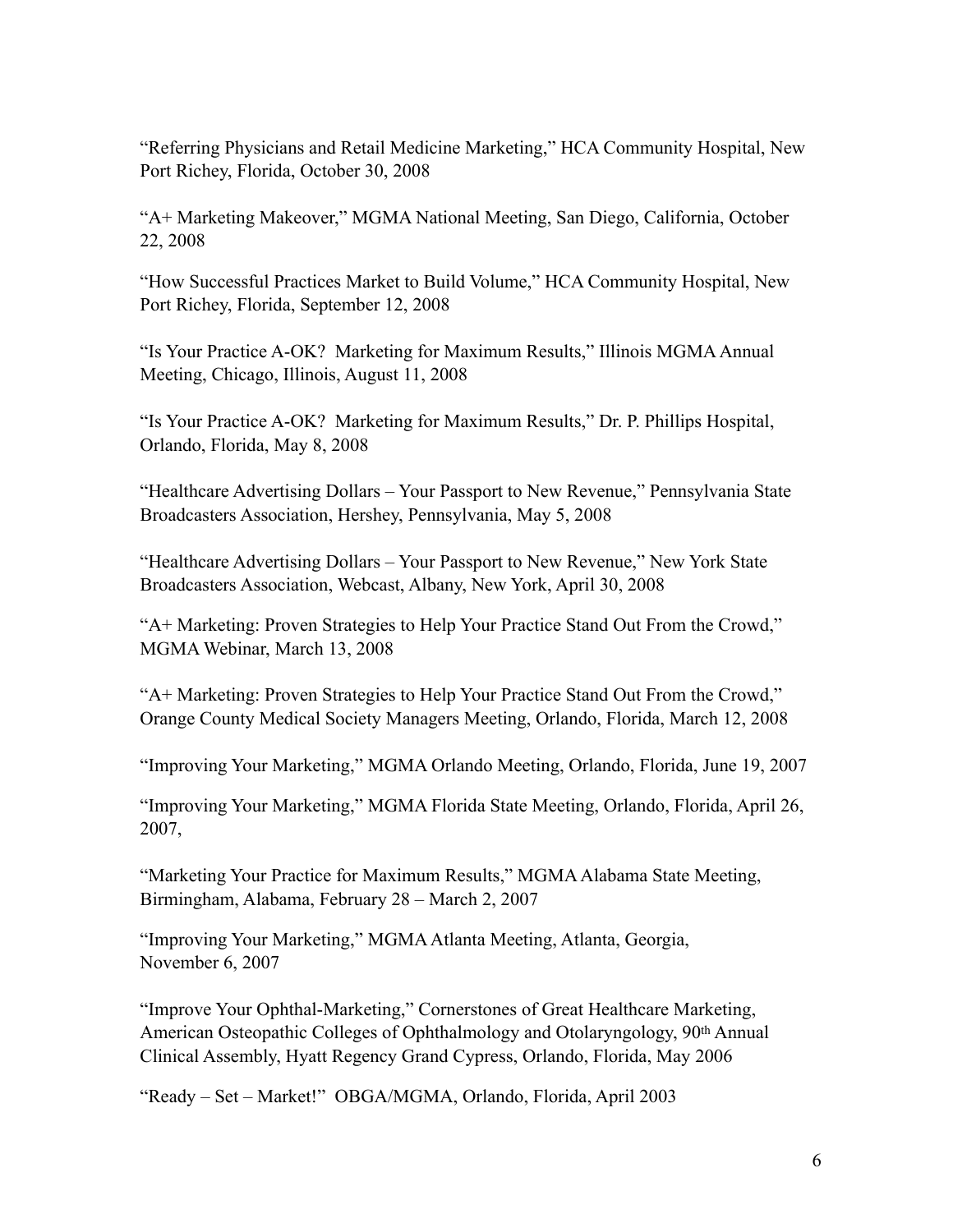"Ready – Set – Market!" Omna Medical Partners, Annual Meeting, Boca Raton, Florida, November 1999

"Ready – Set – Retreat!" and "Ready – Set – Market!" Miami Valley MGMA Annual Meeting, Dayton, Ohio, October 1999

"Ready- Set – Market! Positioning Your Practice for the New Millennium," National Audio conference sponsored by MGMA, Englewood, Colorado, September 1999

"Ready – Set – Retreat!" MGMA Southern Section, Nashville, Tennessee, July 1999

"Ready – Set – Retreat!" MGMA Annual Meeting, Denver, Colorado, October 1998 "Emerging Trends in Physician Practices and the Managed Care Environment," Parke-Davis, Traverse City, Michigan, July 1998

"Prescription for Growth and Success Using Insight, Planning and Marketing," Mahoning County Medical Society and Northeastern Ohio Universities College of Medicine, Boardman, Ohio, January 1998

"Medicine in the Media," panel presenter, Florida Medical Association, Orlando, Florida, January 1998

"Establishing Brand Equity in a Subspecialty," Alliance for Healthcare Strategy and Marketing/MGMA Ninth Annual Group Practice Marketing Conference, Washington, D.C., October 1997

"Marketing in a Managed Care Environment," Alpern Rosenthal & Company, Medical Services Group, Pittsburgh, Pennsylvania, October 1997

"Marketing Your Practice," Tennessee Medical Group Management Association, Semi-Annual Meeting, Nashville, Tennessee, October 1997

"Healthcare Marketing Trends," Broadcast Sales Training Satellite Seminar, Albuquerque, New Mexico, September 1997

"Position for Success! Strategic Marketing for Changing Times," Martin Memorial Hospital Quarterly Medical Staff Meeting, Stuart, Florida, June 1997

"Position for Success," Neuroscience's Administrative Assembly, MGMA Annual Symposium, Minneapolis, Minnesota, October 1996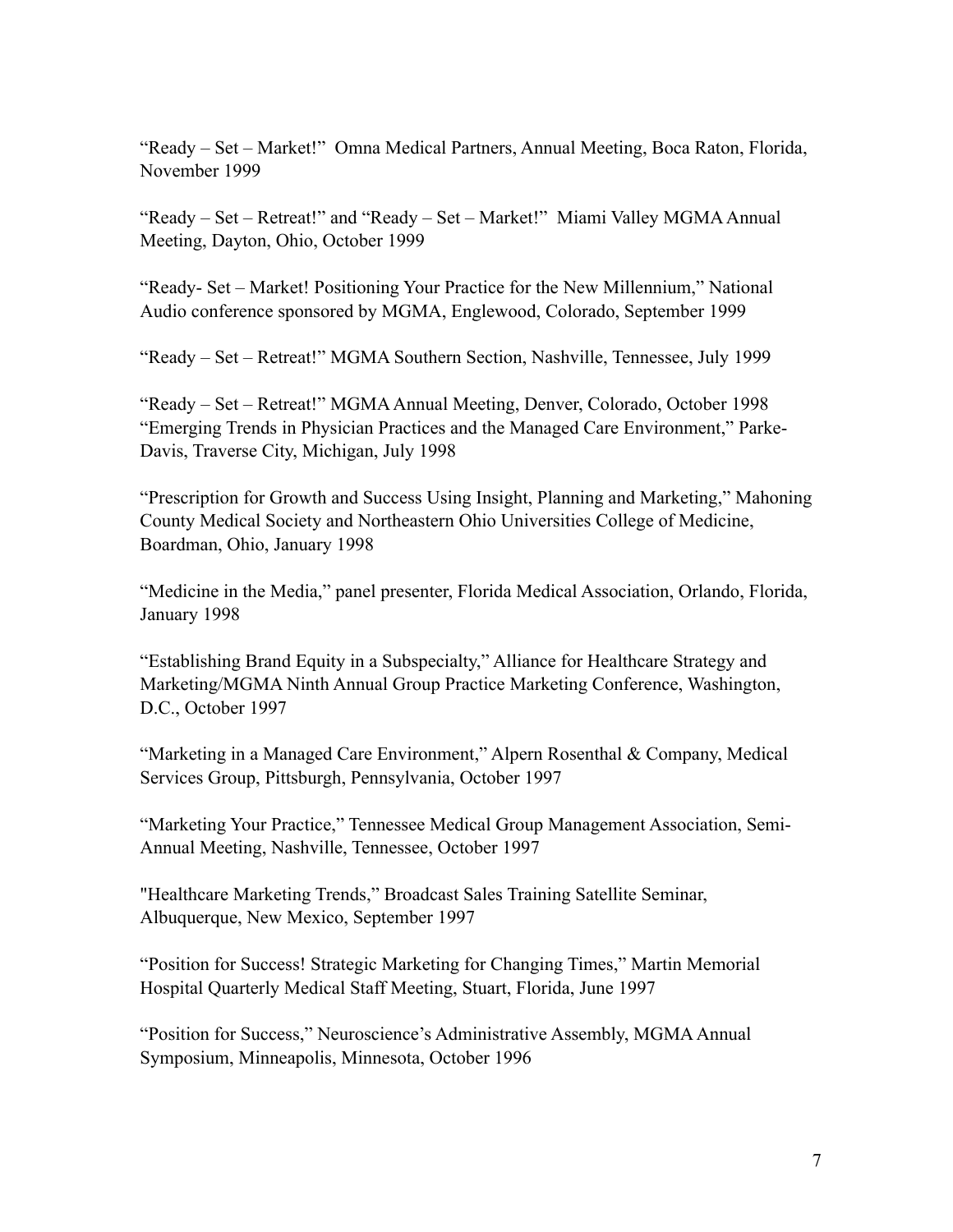"Position for Success," Alliance for Healthcare Strategy and Marketing/MGMA, 8th Annual Group Practice Marketing Seminar, October 1996

"Position for Success! Strategic Marketing for Family Practice," Maine Academy of Family Practice, 4th Annual Symposium, May 1996

"Marketing the Pediatrician," American Academy of Pediatrics, Midwest District Meeting, Victoria, British Columbia, March 1996

"Understanding the Marketplace - Community Based Delivery System," MGMA's 69th Annual Conference, New Orleans, Louisiana, October 1995 "The Power of Marketing in Managed Care," Setting Your Direction: Roadmaps for Marketplace Success, Seventh Annual Practice Marketing Conference, New Orleans, Louisiana, October 1995

"On the Road to Reform: Marketing in the Interim," "Marketing to Payers: The Critical Task of Transition," The Alliance for Healthcare Strategy and Marketing Annual Meeting, March 1995

"Healthcare Marketing Trends," Broadcast Sales Training Satellite Seminar, Albuquerque, New Mexico, January 1995

"Business as Unusual, Marketing to Managed Care, Medical Staff and Business Managers," Poudre Valley Hospital, Fort Collins, Colorado, December 1994

"How to Market to Managed Care," Leif Beck Annual Symposium, Chicago, Illinois, September 1994

"The Seven Emerging Trends in Healthcare," Second Annual American Ophthalmic meeting, American Ophthalmic Incorporated, September 1994

"Marketing Your Client's Practices in the '90s," New Consultants Workshop, PM Group, Williamsburg, Virginia, June 1994

"Marketing -- Business as *Un*usual," National Meeting BONES Orthopaedic Organization, Vail, Colorado, June 1994

"Marketing Medical Group Practices in these Crazy Times: Mission Impossible?" Colorado Chapter Academy for Health Services Marketing, May 1994

"Relationships in Reform," Academy for Health Services Marketing, Baltimore, Maryland, May 1994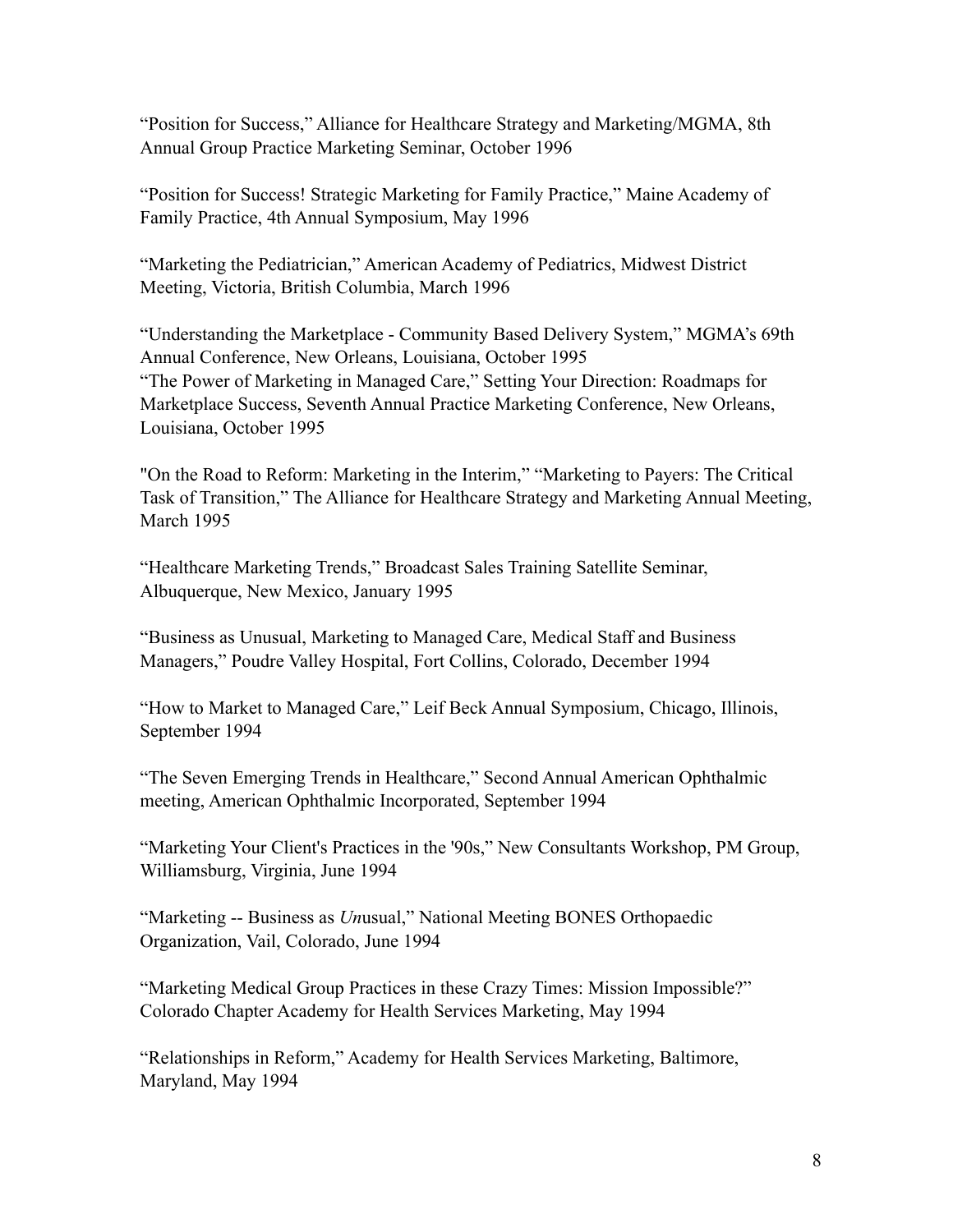Critical Issues Tract speaker, Academy for Health Services Marketing, 14th Annual Symposium, San Diego, California, February 1994

## *Articles*

["You're Not on a 'Best Doctor' List -- Does It Matter?,](https://www.medscape.com/viewarticle/971230#vp_1)" *Medscape Medical News*, March 30, 2022

"A Look Into the Not-Too-Distant Future," *Utah Medical Group Management Association 2010 Summer Newsletter*, June 2010

"Paddling for a Purpose," *Central Florida Lifestyle Publications*, May 2010

"Marketing Compassion," *Florida Doctor*, Central Florida Edition, April 2010

"A Look Into the Not-Too-Distant Future," *MGMA/Alabama News*, Volume XXIV, No. 1, Winter 2010

"A Look Into the Not-Too-Distant Future," *Forum for Healthcare Strategies*, Chicago, IL, by Andrea Eliscu and Marc Middleton, June, 2009

"Expert: Nurture Relations with Referring Physicians" by Doug Brunk, San Diego Bureau, page 15, *ObGyn News*, Vol. 43, No. 23, December 1, 2008

"New Audio CD by Medical Marketing Specialist Andrea T. Eliscu Reveals Four Secrets to Positioning Physicians for Success," page 20, *Orlando Medical News*, December 2008

"Breaking New Ground, UCF Scholarship Program for Charter Class First of Its Kind," pgs 15-17, *Central Florida Doctor*, May, 2008

"Is Your Practice on the A-Team? Marketing for Maximum Results," *M.D. News, A Business and Lifestyle Magazine for Physicians*, February 2008

"If You Market It, They Will Come," Part 2: Define Your Target, *Central Florida Doctor*, pgs 28-30

"Urgent Care Centers Keep Spreading the Message," *Healthcare Marketing Report, The National Newspaper of Healthcare Marketing*, June 2007, pgs. 8-12

"Marketing Made Easy," *Physicians Practice, The Business Journal for Physicians*, May, 2004, pgs 29-38

"Medical Groups Tune in to Radio Advertising," MGMA *Connexion*, August, 2003, pgs 30-31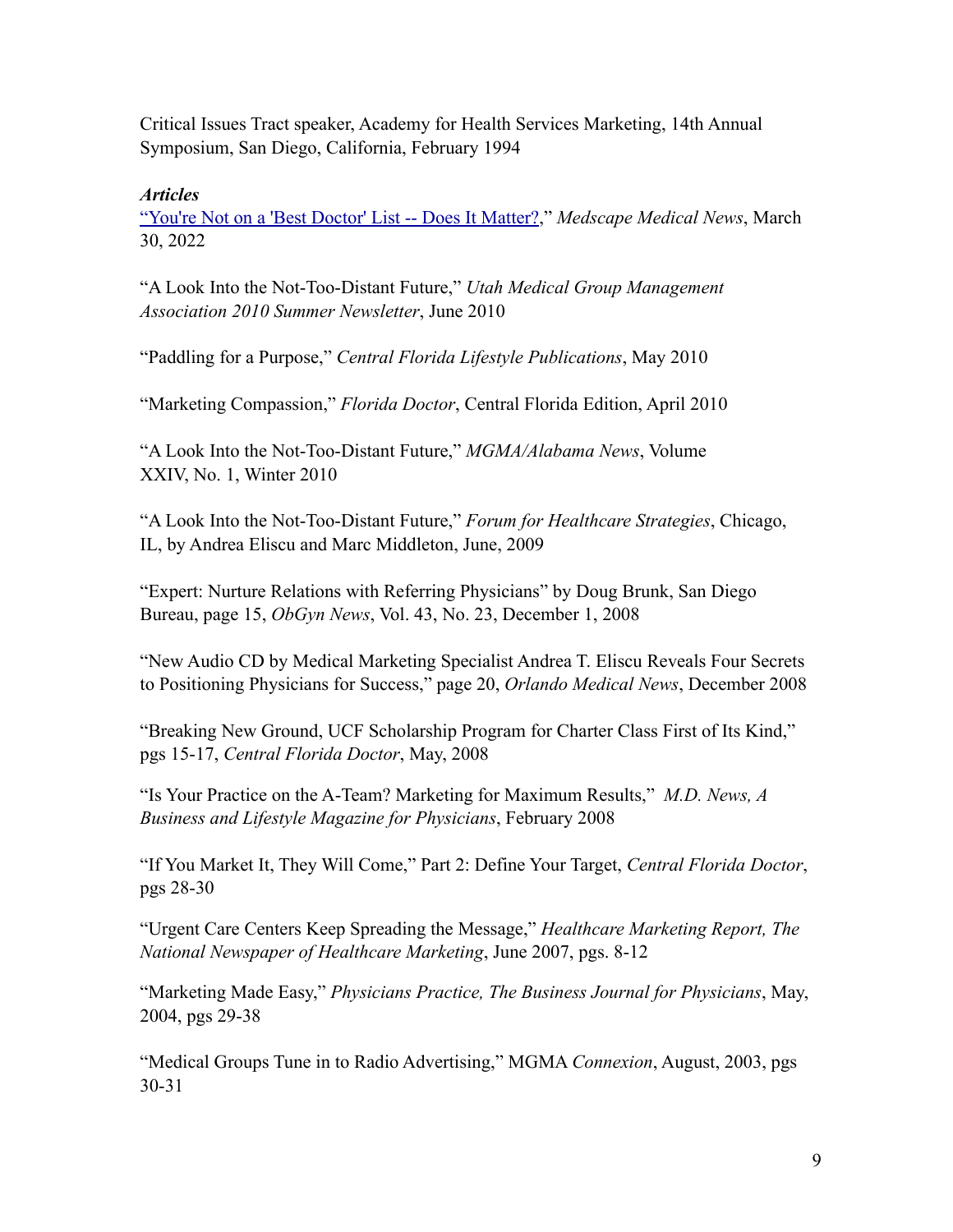"Set Three Fundamental Marketing Goals," *Group Practice Solutions*, Advisory Publications, October 2002

"Marketing Medical Groups," *COR Healthcare Market Strategist*, Volume 3 No. 6, June 2002

"Marketing a Medical Practice, Necessary Tools for a New Age," by Jessica Zigmond, *Professional Medical Assistant*, September/October 2001, pgs 21-24

"Marketing protocol: A well-planned campaign is essential to your practice's success," by Julie A. Jacob, *AMNews* staff, February 19, 2001

"Gift Giving Conundrum - Unique Opportunities," *The Physician Resource*, wwwuoworks.com, November/December 2000 "A Breast Care Center Marketing Plan," *Marketing Health Services*, Fall 2000, pgs 38-41

"Ready: How To Keep Your Customers Coming Back", *Medical Group Management Journal*, July/August 2000, pgs 46+

"Tap Into Hospitals' Resources," *Medical Group Management Update*, March, 2000, page 2

"16 Marketing Tips to Enhance Patient Satisfaction," *Medical Practice Management News, From the Editors of The Journal of Medical Practice Management*, January/ February 2000, pgs 165-167

"A Practice's Unique Qualities Create It's Brand," *Medical Group Management Update*, January 1, 2000, pg 10

"Basic Marketing Techniques," *Clinical Psychiatry News*, November, 1999

"Strategic Planning Retreats: Grab Your Coat and Get Your Hat" *Strategic Orthopaedics*, October, 1999 Vol. 3 Number 10, pgs 109+

"Milk Where's Your Mustache?" *Strategic Orthopaedics*, January 1999, Volume 3 Number 1, Page 7

"Be Informed About Your Medical Care," 1998 Health Care Directory, *Orlando Business Journal*, pgs 4-5, August, 1998

"Establishing Brand Equity in a Medical Subspecialty," Medical Group Management *Marketer's Guidepost*, Vol. 9 No.3, pgs 2-4, May/June 1998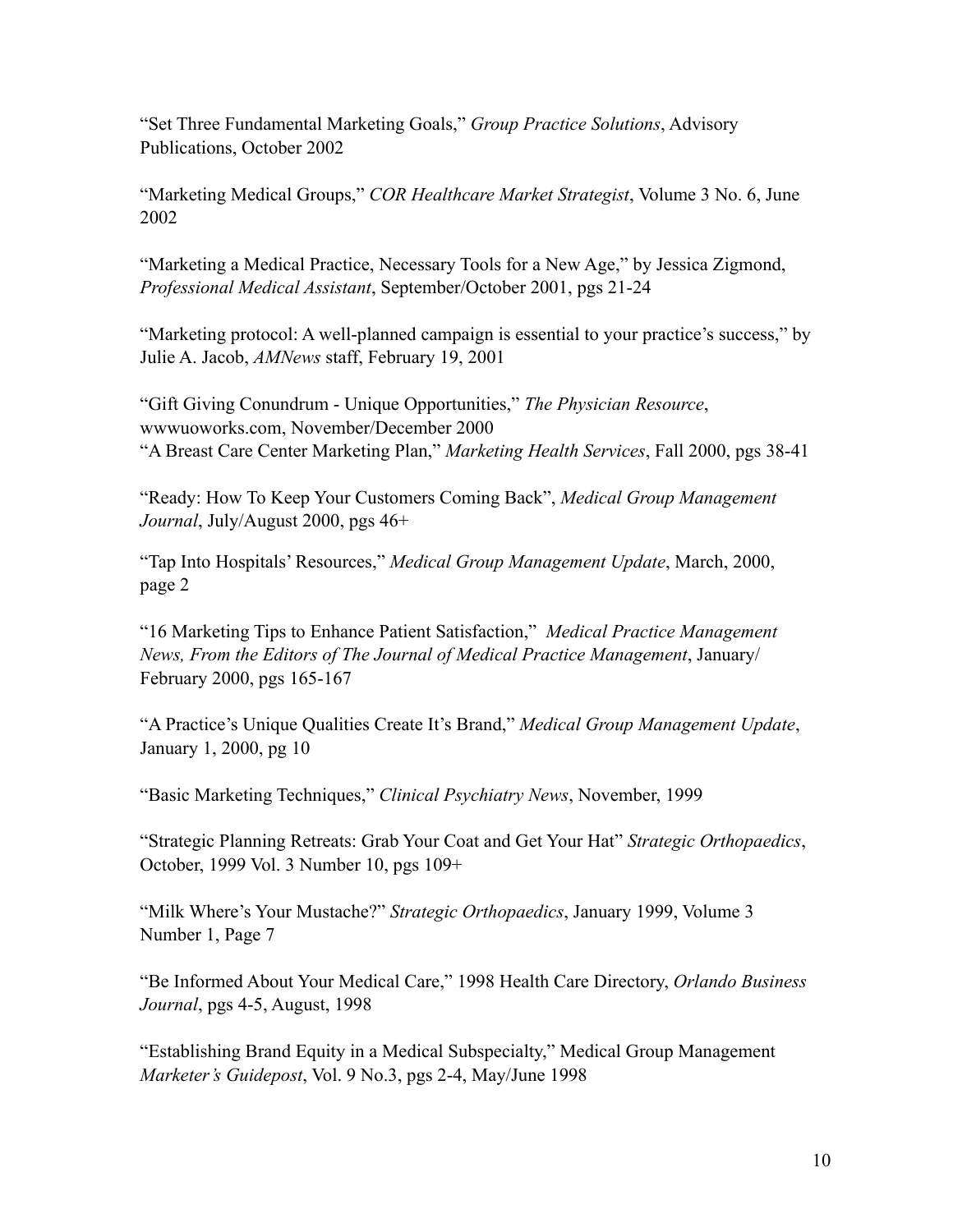"Marketing Your Subspecialty in the Managed Care Environment," *Strategic Orthopaedics*, Vol. 2, No. 5, pgs 56-57, May, 1998

"How Branding Can Position Your Practice For Success," *Physician's Marketing and Management,* September, 1997, Vol.10, No. 9, September 1997

 "Marketing Makeover-A Case Study," *Strategic Orthopaedics*, Vol. 1, No. 6, pgs 75+, September 1997

"Learn to Identify and Attack MCO Marketing Opportunities," *Managed Home Care*, Vol. 4, No. 8, pgs 120+, August 1997

**"**Good Enough Never Is: Patient Satisfaction Surveys a Must," *Strategic Orthopaedics*, Vol. 1, No. 5, pgs 51+, July 1997

"Answers to Your Questions," MGMA's *Marketing Guidepost*, pg 8, July/August 1997 "Does Your Practice Need a Website?" *Strategic Orthopaedics*, Vol. 1, No. 4, pgs 37+, June 1997

"Protect Your Practice from Deselection," *Physician's Marketing and Management*, Vol. 10, No. 3, pgs 37-38, March 1997

"Health Fairs Give Providers Access to Target Audience," *Physician's Marketing and Management*, Vol. 9, No. 12, pgs 143-44, December 1996

"How a Small Group Positioned Itself for Managed Care Success," *The Physician's Advisory*, October 1996

"Differentiate Your Practice for Managed Care Success," *The Physician's Advisory*, September 1996

"Practice Marketing Still Seen Necessary, Though Focus, Strategy Have Changed -- Despite Rise of Managed Care, Need to Distinguish Oneself a Key Factor," *Physicians Financial News*, Vol. 14, No. 11, pg. 1, August 1996

"Position Your Practice For Changing Times," Medical Group Management *Marketer's Guidepost*, Volume 7, Number 3, May/June 1996

"Sell Your Services Not Your Soul," *Tom Peters on Achieving Excellence*, Volume 11, Issue 6, pgs 1-3, June 1996

"Internet Offers At-Home Health Care Resources," *Orlando Business Journal*, Health Care Directory, pg 4, June 1996